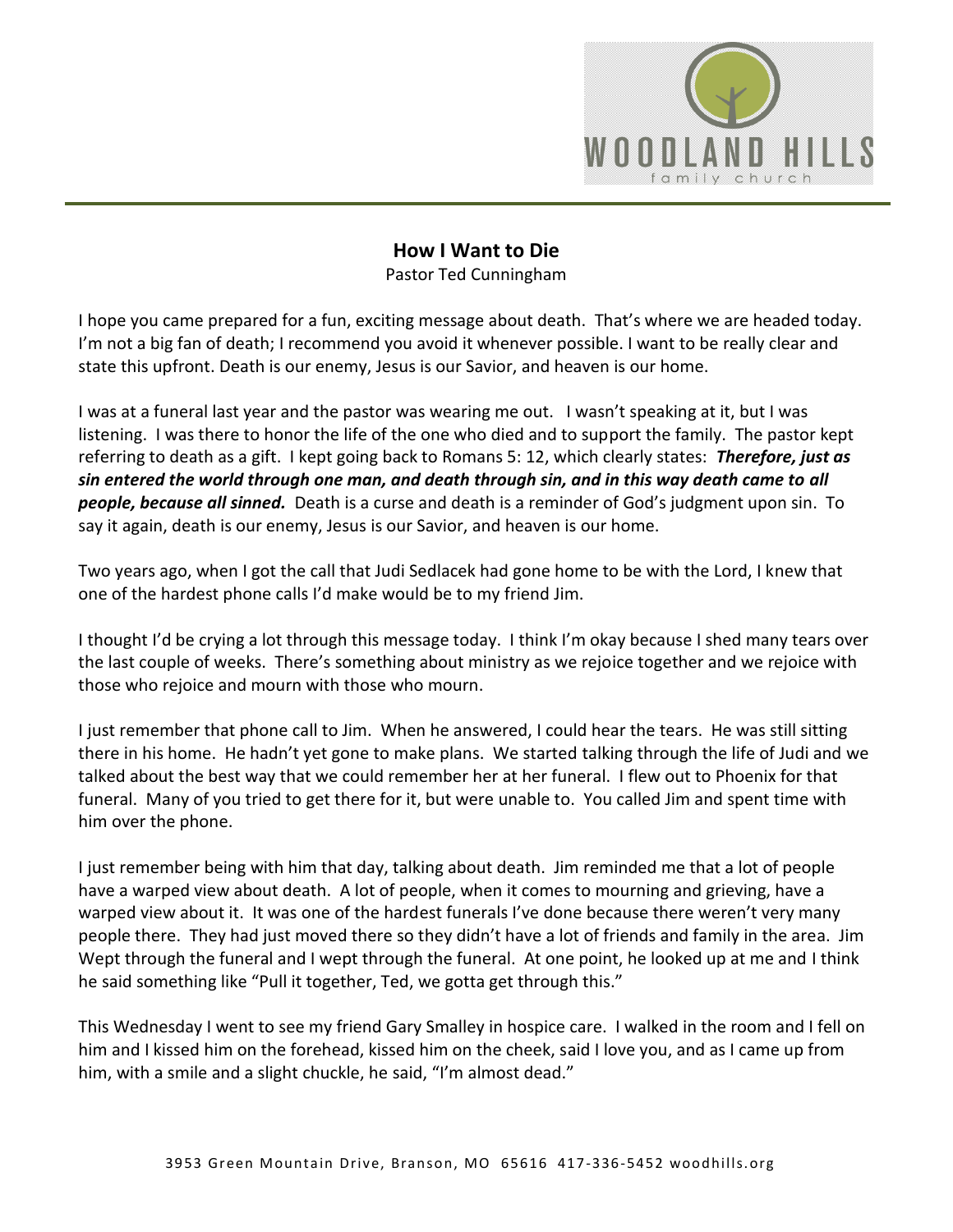I said, "Gary, we've talked about this day for a long time."

If you remember Gary being here, speaking, and preaching, he loved "You know you're getting old when…" jokes. He always wanted me to set him up for those. He and Joe… A little bit bossy right before speaking time. He would tell me "Okay, when you get up there, I want you to say…" He wanted that set up so he could come in and slam it down. His favorite way for me to set him up was to say "Hey, everybody, this year Gary Smalley celebrated 73 years upon this earth!" And everybody would cheer. "But you know what the means. If you could, turn down these bright lights because now when Gary sees a bright light, he starts walking towards it."

Gary requested some Jim Gaffigan jokes on Wednesday so I told him all the Jim Gaffigan jokes I could. With my friend and one of the other elders... It was Doug Goodwin, myself, and Gary. We read honor lists that many of you prepared. We read to him what we thought of him.

As we think about death, yes, we avoid it whenever possible, but how do you want to die? Have you thought about that? I want to talk to you today about how I want to die. Before we set this up, I have to be really clear that you may have a lot of wishes for your death, and I'm going to share some of mine with you today. I know these are not guaranteed. I don't have a guarantee on some of the stuff I'm going to share with you. They are my desires at the end and how I would like to die.

Sitting on the front row, Amy just reminded me that when Carolyn was singing, I said, "That's another one I want at the funeral." She goes, "No one on this earth talks about their funeral as much as you." But while she was singing the song, I was already producing my funeral. I want baptism videos in the background. Katie has strict plans. As Carolyn was walking off the stage, I told Amy I wanted that song at my funeral. It may change in the next couple of months as new songs come out and we get excited about new songs, but, for now, that's the song I want.

I want you to turn in your Bibles to Genesis 49. Today, we are going to look at the death of Jacob. In two weeks, we are going to look at the death of Jesus. Easter is early this year. We are excited and getting ready for it. We are going to look at the resurrection of Jesus. What a great month.

Years ago, I had a friend who lost his son right before Easter. I told him "You have to come to church Sunday." He's not one that attends all that often. I said, "Would you please come because there is never a better time than now to discuss the resurrection of Jesus and the resurrection of the dead."

So, this month, if you have a lot going on in March, just make a plan to be here for the next several weeks as we talk a lot about death. Then we will end the month with the resurrection of Jesus.

## **1. I want my family gathered around me.**

Here's the first thing we are going to see in Genesis 49. We don't have time to go through both Chapters 49 and 50. I want to encourage you to study that on your own this week and maybe share it with your family. The first thing I want as I die is my family gathered around me.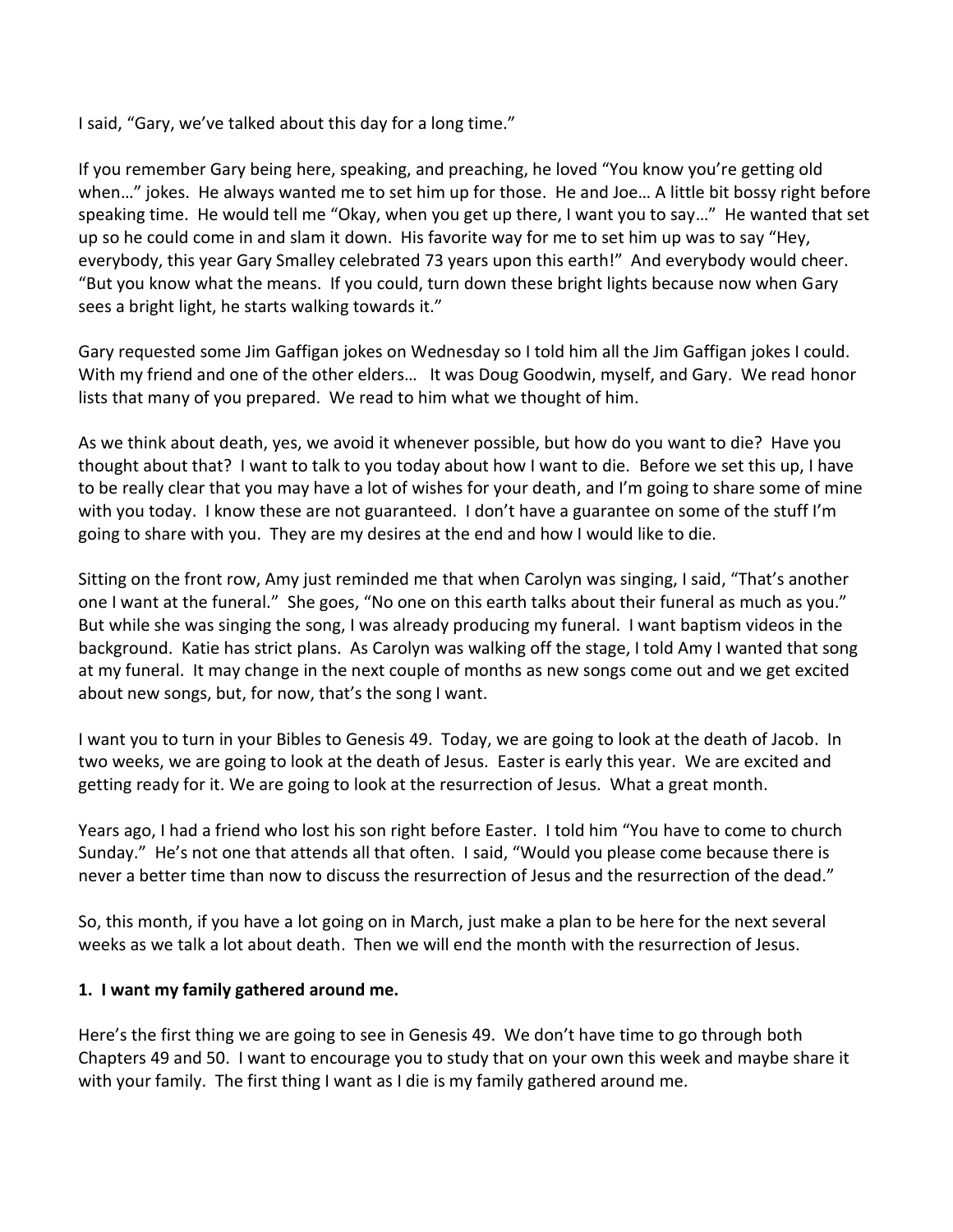A friend of mine told me this week "You really spend your whole life working for six pallbearers." Think about that for just a second. Do you know who your six pallbearers would be? Some of you are thinking *I don't think I'd find six, but I'm hoping for four.* Isn't it sad when you have to go looking for all those cousins to fill in the last two spots? Here's what he said after he told me about his six pallbearers. He was asking me to be one. He said, "But here's what I've learned: You're working your whole life for six pallbearers. And the older I get the harder they are to replace."

Let's look at the death of Abraham, Isaac, and Jacob. Here's what it says in Genesis 49. *[1](http://www.studylight.org/desk/?q=ge%2049:1&t1=en_niv&sr=1) Then Jacob called for his sons…* Which would be the 12 tribes of Israel (Jacob). *…and said: "Gather around so I can tell you what will happen to you in days to come. [2](http://www.studylight.org/desk/?q=ge%2049:2&t1=en_niv&sr=1) Assemble and listen, sons of Jacob; listen to your father Israel.*

Here's what I shared this week with a friend who is losing a loved one. I told him to take as much time off work as he possibly could, spend as much money as is necessary, and go be with his dad as he leaves this earth. It's not about living with regrets after he's gone, but you want this time. You want to be gathered around him. I want my family gathered around me. I realize it's not going to be hundreds of people. It's not going to be dozens of people. But within the room, as it was with my wife's grandfather three years ago… We all gathered in that room and that was a special time for us over the period of days as Lloyd went to be with Jesus. We gathered around him and spent time with him. Here's what the gathering represents. It's the second thing I want when my death takes place.

## **2. I want to bless my family.**

As we are going to see in Genesis 49, the blessing is not just mere wishes. It's not just saying the "I love you's;" it's actually picturing a special future. It's speaking words of high value and picturing a special future; it's part of the blessing.

Here's what we read as you get to the end. I'm going to summarize Verses three through twenty-seven, but when you get to Verse twenty-eight; *All these are the twelve tribes of Israel*, the sons of Jacob. This is what their father said to them when he blessed them, giving each the blessing appropriate to him. If I could, for the sake of time, just share with you what those twelve blessing were.

To Reuben, the first born, it was very clear in scripture that he forfeited his blessing because of defiling his father's bed. Simeon and Levi would have 48 cities scattered throughout the tribes. Theirs blessing was one of ministry. Judah's blessing was of leadership. Zebulun was given territory and trading routes spoken over him. Issachar was given the strength of his descendants. A donkey is actually used because he is told he was going to be working for others.

Dan would judge. Gad was given the special future of skillful warriors. Asher would prosper with fertile land and harbors for trade. Naphtali would be nourished with rich natural resources. Joseph had special standing among his brothers and he was given more space in this blessing than the other brothers. Whereas Gad was the skillful warriors, Benjamin would be the aggressive warriors. Again, this blessing was not mere wishes, but was spoken over them.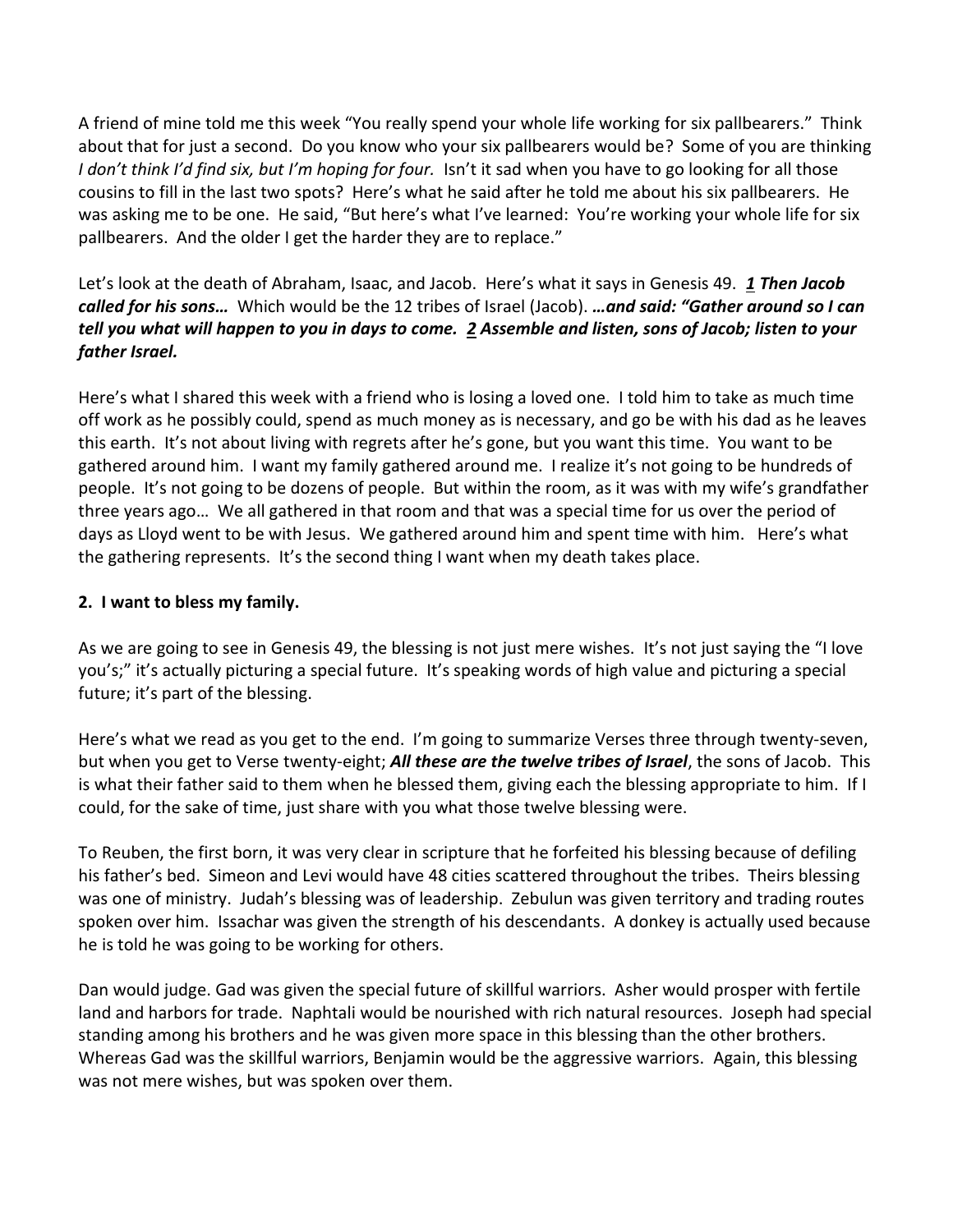If you've ever been to a funeral, you know that's the time when we speak worth of high value over the one that we love and the one that we have lost. Our encouragement, our challenge to those at a funeral is not to wait for this day. Don't wait for the day of someone's death to tell them how much they mean to you. Don't wait for the day of death to share stories about how they blessed you. Don't wait for the day of someone's death to picture the generations that will follow them and the blessing they will receive and the lessons they will have passed onto them. Share that now. Share that as you are along the way. Maybe today is the day that you call a loved one that you haven't spoken to for a while and you share a blessing with them.

My brother Andy and I always joke how we have to stop meeting now at funerals. Does anybody know what I'm talking about? It's like the only time we, brothers in our 40s now, get together is at a funeral. We like each other more than that. We can make time for each other. We can do stuff together without getting together at a funeral. It's at that time that we get together, we start thinking, we start wondering about the person, we start blessing the person, and we share stories of the person. This is what we should have done years ago.

Again, I'm not guaranteed this because I may go suddenly. If I spend too much time in Table Rock today, it may be today. I may not get this chance, but I want this. I want to speak a blessing. And if it's not on the days leading up to my death, it will be today that I speak this blessing over my children.

## **3. I want to give my family instructions for my funeral and burial.**

My mom's an expert at this. She already has her PowerPoint put together for me. I don't even have to get the pictures organized. Once you get grandma's PowerPoint done, you can really just use that one for the rest of the funerals in your family. You just edit a few more photos in there. Some of you need to lighten up. This is going to be a good day. We are okay with talking about this.

This is what's driving my family crazy. My daughter says, "Dad, why do we talk about this so much?" It's because I want them to know. I'm giving specific instructions.

Look at the instructions that Jacob gave to Joseph. *[29](http://www.studylight.org/desk/?q=ge%2049:29&t1=en_niv&sr=1) Then he gave them these instructions: "I am about to be gathered to my people.* This is a great expression in the scripture for death. We read in the New Testament the expression of "fall asleep," but here it's "gathered to my people." *Bury me with my fathers in the cave in the field of Ephron the Hittite…* In other words, he wants to be buried in Canaan. He doesn't want to be buried in Egypt.

How many of you can say this about your marriage? Amy and I have very different opinions about death and burial and funeral process. How many of you have a different opinion than your spouse. Amy has given me permission to share this with you today. Amy wants to donate 100% of her body to science. I'm struggling with that. I'm good with major organs; I totally get that. Let's bless somebody on our way out. But giving your entire body to science to end up in one of those displays like Humans. Have you seen those displays in museums? Those are real people that donated their body to science. I told Amy that the last thing I am ever going to do is be walking through some museum in Chicago with my grandchildren, walk into the Humans Exhibit, and have the grandchildren yell, "Grandma!"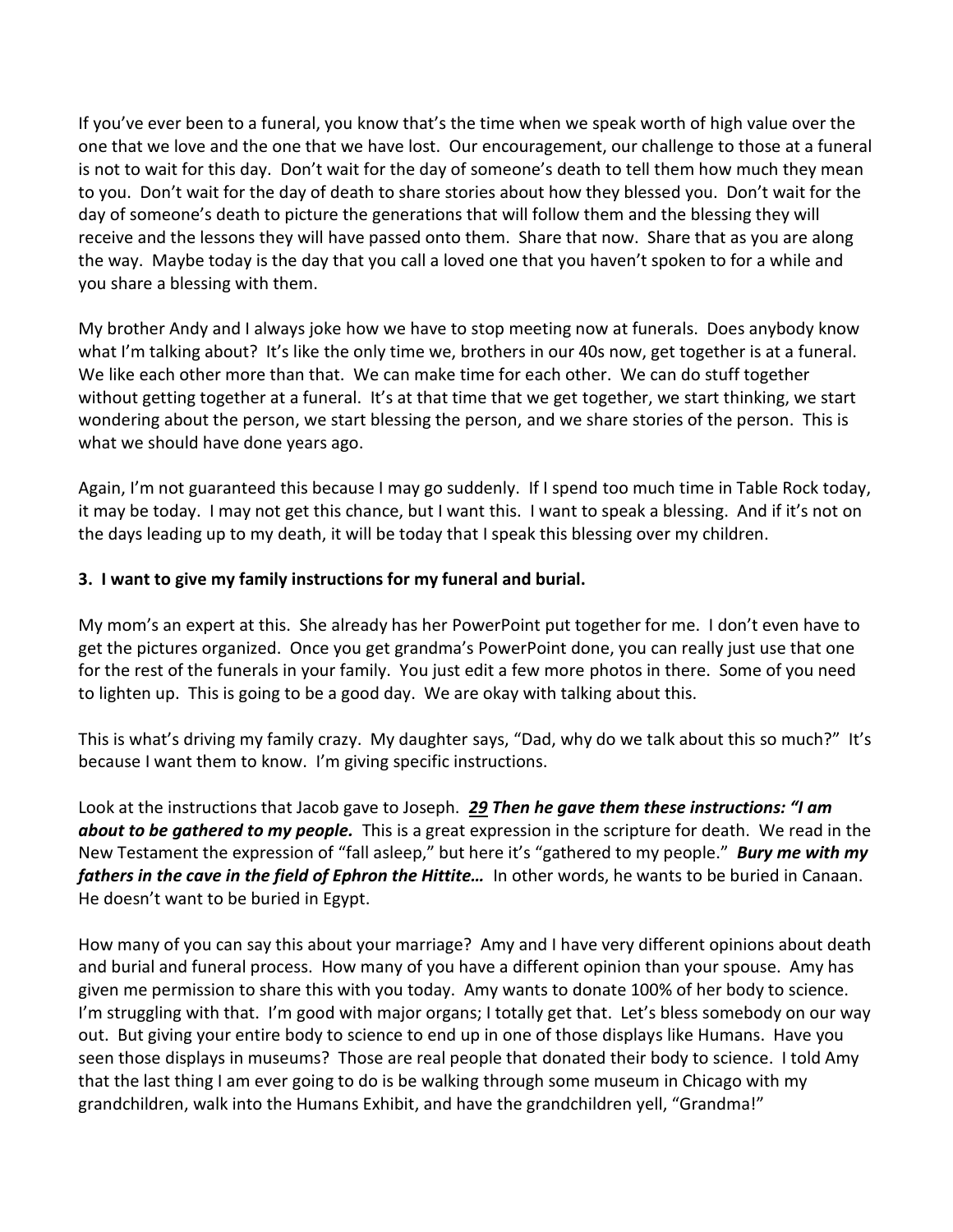Have you seen the poses they put these people in? Can you see Amy on display doing the discus? Come on! I've often thought though of how much fun it would be. There's Amy on display in the Humans Origins at the Chicago Museum of Natural Science and the rapture takes place. Someone is looking at her throwing the discus and all of the sudden she's gone. That would be funnier for some of you if you didn't watch so much Jim Baker. But that actually would be a pretty good testimony. I told her I don't want to be donated to science, but she can give all my major organs away.

These are my wishes: My services will be at 3:00pm and 8:00pm. Paul Harris has agreed to do a 30 minute preshow. This is the best part - I'm going to be buried in a Yeti 350. We are going to see how long I can last inside this thing. So, when you walk by my casket, you'll be mourning and crying and then you'll be like "Oh, I'll take a Diet Coke." Here are my funeral wishes and it's going to shock you, but I'm going to let another comedian share with you some great wishes for a funeral. You need to lighten up to watch this next clip.

Video Plays – Tim Hawkins – If you're a believer in Jesus, death should be a party. Death, where is that sting? I ain't afraid of death; bring it. Not right now, but you know. You're going to want to come to my funeral. I'm going to put the *fun* in funeral. It's going to be hard to be sad when I've got a big bowl of candy on my chest. That's going to help some people, man.

People walkin' by my casket "I can't believe you're gone! I can't believe... Smarties! Oh my God! I love Smarties." If somebody takes two pieces, I'll grab their arm.

Come on. Come to my funeral, man. There's going to be dancing, man. I'm going to have music and a D.J. "Just throw your hands in the air… and wave them like you ain't in there." Come to my funeral, man; it's going to be great. There's going to be a mosh pit, man. And don't just let me lay there. Get me involved. Pick me up. I'll be crowd surfed.

People will be like "Man, did you go to Hawkins' funeral?"

"Yeah, it was AWESOME!"

Some of you may not have been ready for that, but that was my personal request. That clip is my son Carson's favorite; he loves that clip. He has it memorized and he's going to honor all of those wishes at my funeral.

## **4. I want to draw my last breath on my own.**

Again, I'm not guaranteed this; I'm just saying I desire to draw my last my breath on my own. We read this in the story of Jacob. *[33](http://www.studylight.org/desk/?q=ge%2049:33&t1=en_niv&sr=1) When Jacob had finished giving instructions to his sons, he drew his feet up into the bed, breathed his last and was gathered to his people.*

My friend, John Jenkins, is in the medical field. He sent me this article a couple of months ago. It's written by an emergency room physician who talks about how we used to die compared to how we die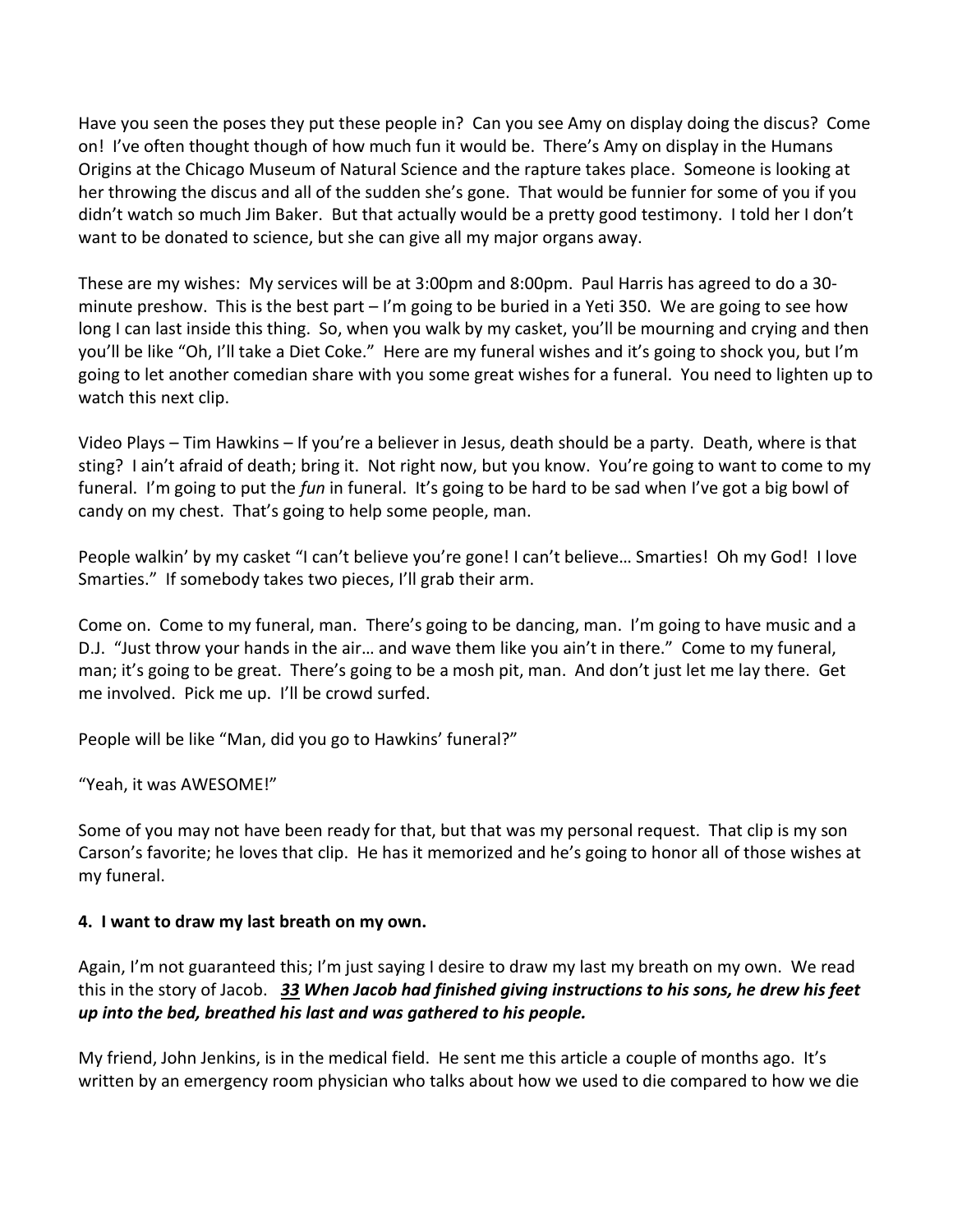now. It's so well written and, again, this is all part of how you and I process death and how we handle death. I want to read his words for you. This is from Dr. Louis Profeta

*In the old days, she would be propped up on a comfy pillow, in fresh cleaned sheets under the corner window where she would in days gone past watch her children play. Soup would boil on the stove just in case she felt like a sip or two. Perhaps the radio softly played Al Jolson or Glenn Miller, flowers sat on the nightstand, and family quietly came and went. These were her last days. Spent with familiar sounds, in a familiar room, with familiar smells that gave her a final chance to summon memories that will help carry her away. She might have offered a hint of a smile or a soft squeeze of the hand but it was all right if she didn't. She lost her own words to tell us that it's OK to just let her die, but she trusted us to be her voice and we took that trust to heart.* 

*This is how we used to see her before we became blinded by the endless tones of monitors and whirrs of machines, buzzers, buttons and tubes that can add five years to a shell of a body that was entrusted to us and should have been allowed to pass quietly propped up in a corner room, under a window, scents of homemade soup in case she wanted a sip.* 

*When it comes time for us to be called home, those of us in the know will pray that when we gaze down upon our last breath we will be grateful that our own doctors and families chose to do what they should instead of what they could, and with that we will close our eyes to familiar sounds in a familiar room, a fleeting smile and a final soft squeeze of a familiar hand.*

This is the desire. Yes, death is the enemy, but you have to now move from this death scene to the grieving process. This is where we need to spend a little bit of time. I know funerals and death bring about emotions that sometimes trump theology. Today is a good day for us bring the theology in to make sure we know what we believe about death. We know what we believe about mourning and grieving, so when that day comes and you are mourning with those who mourn or you are mourning for the loss of a friend or family member, you know what is true. Here is the last thing we learn from this scene of Jacob's death.

## **5. I want my family to grieve.**

I hear this a lot among Christians today. "I don't' want my family to grieve." I've made it very clear to my children. I want them to cry. They better shed some tears. Grieving is good. Mourning is good. Crying is a great expression. I want my family to grieve. We read this beautiful scene of Joseph grieving for his father in Genesis 50. *[1](http://www.studylight.org/desk/?q=ge%2050:1&t1=en_niv&sr=1) Joseph threw himself on his father and wept over him and kissed him.* I used to love doing this when we had a lot more retired elders. Most of all of our elders now work, but we had Gary, Jim, and Bill. If I had to make a hospital visit, I would call one of them and ask them to go with me.

On one of the visits, I called Gary and asked him to go with me as this gentleman was about to take his last breath. Gary and I just did our normal thing. We had fun, we laughed, and we cracked up the whole way to the hospital. When we got there, I think Gary wasn't prepared. There were minutes or hours left before this man went to be with the Lord. We beat the daughter to the hospital and when she came in,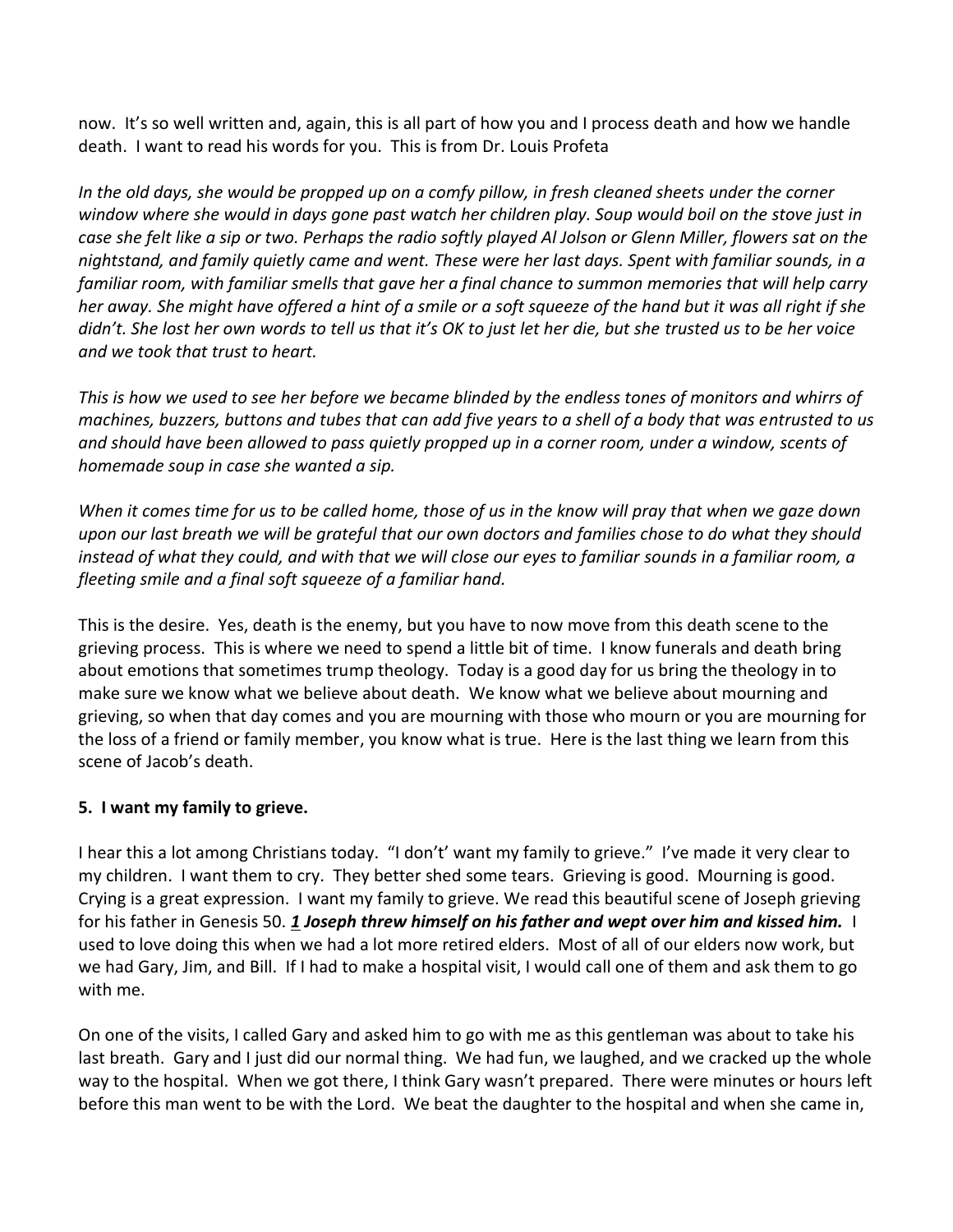she threw herself onto her dad. Gary lost it and fell down. I think my words were "Pull yourself together, man. We're the professionals here." It was a mess. I was trying to comfort Gary and comfort the family. Emotionally drained, we got out to the car and he said, "I did not see that coming." Do you know why he didn't see it coming? It's because he was picturing Kari Gibson, his daughter, falling onto him. He goes "I saw her falling on me and I lost it." That was the last time I ever called Gary to go with me to the hospital.

Joseph threw himself on his father. I witnessed this with my father-in-law, Dennis Freitag. He threw himself on Lloyd Freitag. I still remember the words. "I love you, Dad. You're the best dad a son could ever ask for."

# *[2](http://www.studylight.org/desk/?q=ge%2050:2&t1=en_niv&sr=1) Then Joseph directed the physicians in his service to embalm his father Israel. So the physicians embalmed him, [3](http://www.studylight.org/desk/?q=ge%2050:3&t1=en_niv&sr=1) taking a full forty days, for that was the time required for embalming. And the Egyptians mourned for him seventy days.*

You see this as you understand the text in mourning. They are not mourning for Jacob; they are respecting and mourning with Joseph. They are obliging him. When he told them he was going to go bury his father in Canaan because he didn't want to be buried in Egypt, the Egyptians honored that because they were respecting and honoring Joseph. But grieving took place. The scripture is very clear. In Ecclesiastes, here's what we read: *There is a time to be born and a time to die. There's a time to mourn and a time to dance.* 

You've heard me share this verse often. It's a few chapters later in Ecclesiastes. *It's better to go to a house of mourning* or to a funeral *than to go to a house of feasting* or a party*. For death is the destiny of everyone.* The mortality rate is still one out of every one. It's for all of us. We will die. The living should take this to heart. We need to ask the good questions.

Here's why we don't want to minimize grieving. We have to be very careful in the church.

## **Minimizing another's grief is an unbiblical denial of our humanity.**

We need to accept grieving and mourning. This is for you too, as you instruct your family about death. Here are some things I've heard and we want to avoid. I've heard people say, "Don't cry for me." Crying is a great expression of mourning. I want to share what one pastor said as he talks about this being the first stage, the crisis stage. There are three stages of death: crisis, crucible, and construction.

During the crisis stage, a person feels shock and even numbness. Crying is a heathy sign of emotional release during this time. To help a person during these difficult hours, your presence is the most important thing; it's just being there. Sit with the person, listen a lot, and say very little. Let the person tell you the details of what happened. Pastor Bob Deffinbaugh shared that Joseph knew. He grieved because death separates us from our loved ones. Joseph knew that he would never be able to talk with his father again in this life. Joseph lived another 54 years. I'm sure there were many times during those years that he longed to talk with his dad about something, but he wasn't there. It's that sense of loneliness, of missing the departed person that makes grief linger often for years.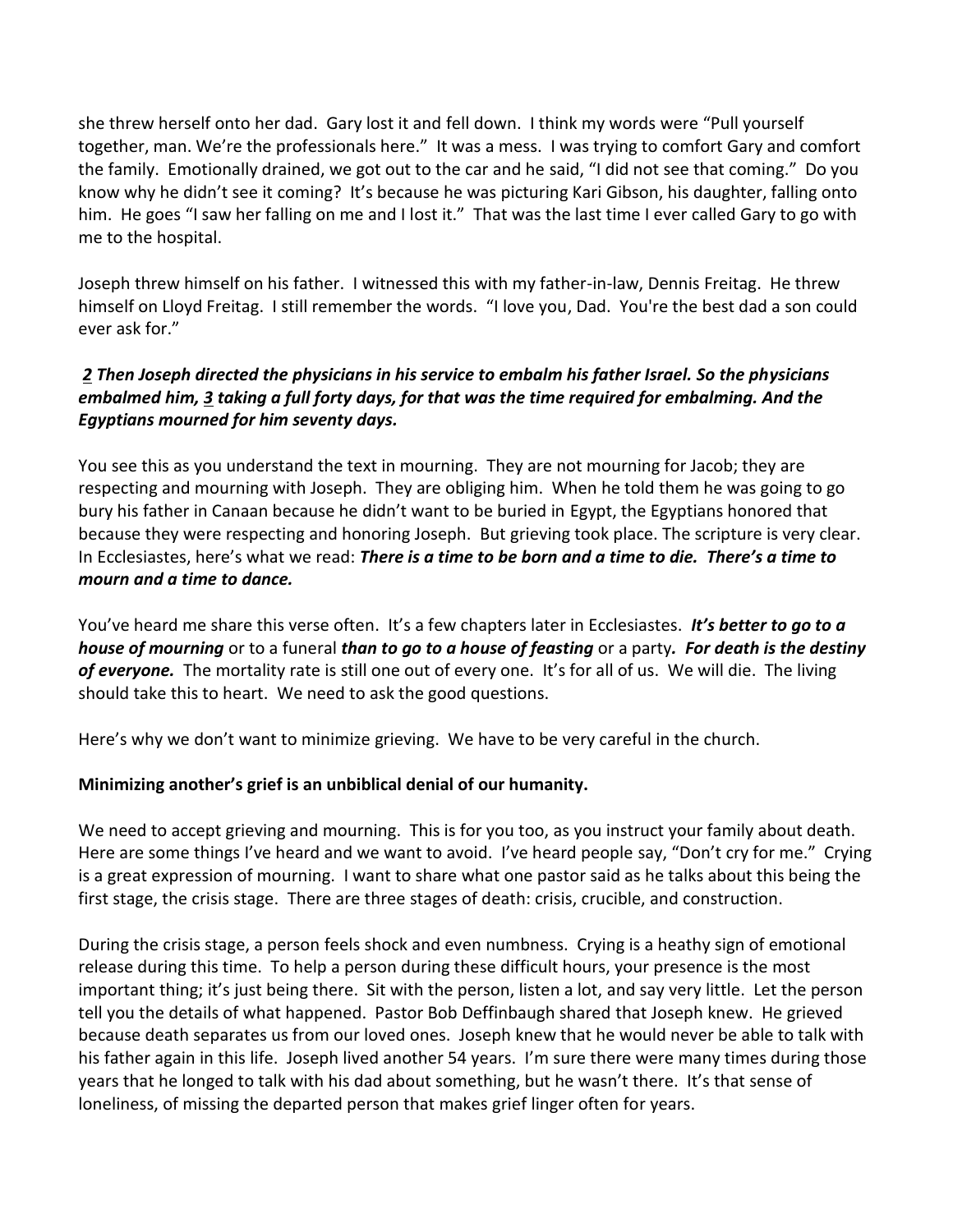We have to work through our grief to the point where we establish a new normal without the deceased person in our lives, and this process takes time.

Here's another one that I hear. I hear people say, "Don't visit my grave." The pastors I grew up with would say this. "The person is no longer there. They're with the lord." I go visit my grandparents' graves. I don't do that for them; I visit their graves for me. I know good theology. I don't go and pray to them. I don't pray that the Lord does something with their spirit. I just go to remember. I know I'm a wild person. I like to spend a lot of time at cemeteries. I go to reminisce and to think through stories. If visiting a grave helps your grieve, do it. Christians, be very careful as you prescribe this. For some, it seems ridiculous to go to a grave and that's fine; you can have that. But we don't go visit the grave for the person; we go for the one who is grieving.

Here's another one. "Don't send flowers." For some of you, sending flowers is a ridiculous expression and a waste of money. If you are cheap in life, this is probably what you are going to say to your family and friends as they mourn you. But when Debbie Sue passed away, the family asked that you would make a donation and not bring flowers. Yet, why did over 50 bouquets still show up. It's because that's an expression of grief for some people and that's okay.

I was texting for days after we celebrated the life of Debbie Sue and R.P. I would just share things like quotes and all that. One of R.P.'s best lines back to me was "Hey, now shut it; I've got flowers to water." Katie knows. This is why I like R.P. Our sense of humor is very similar. He understands people brought flowers. I met someone in the back that brought in a pot of flowers. I told her I would be happy to take them up front for her, but she wanted to take them herself because that was her way.

We have to be very careful when we talk about grieving that we don't force what we are thinking and feeling upon another person. Here's what I think happens within the church. Grieving is not a sign of spiritual immaturity or a lack of faith. Grieving is part of our humanity.

## **Funerals are for the living, not for the dead.**

This is how we grieve and how we mourn. Pastor Bob Deffinbaugh says it this way. We grieve because death is our enemy. Death is not a natural part of life, as some would have us believe. Death is our enemy. Death entered the human race as God's curse against our sin. Christ conquered death, but that triumph will not be fully realized until he returns to give us resurrection bodies like his own. Death is a painful reminder of God's curse upon our sin. A funeral, a memorial service is a helpful part of the grieving process for the family. It helps to give a sense of closure to the person's life. It's for the living, not the dead.

A huge funeral procession may be important for you and for others not, but whatever you need to grieve. Again, we don't talk about excessive grieving, but we talk about grieving.

As you enter into the second stage of mourning… This is where a lot of people grow uncomfortable. They grieved, they mourned that person, and they went to that person's funeral. Now, I really don't want to say anything. I don't want to talk to R.P. about Debbie Sue because I don't want anything to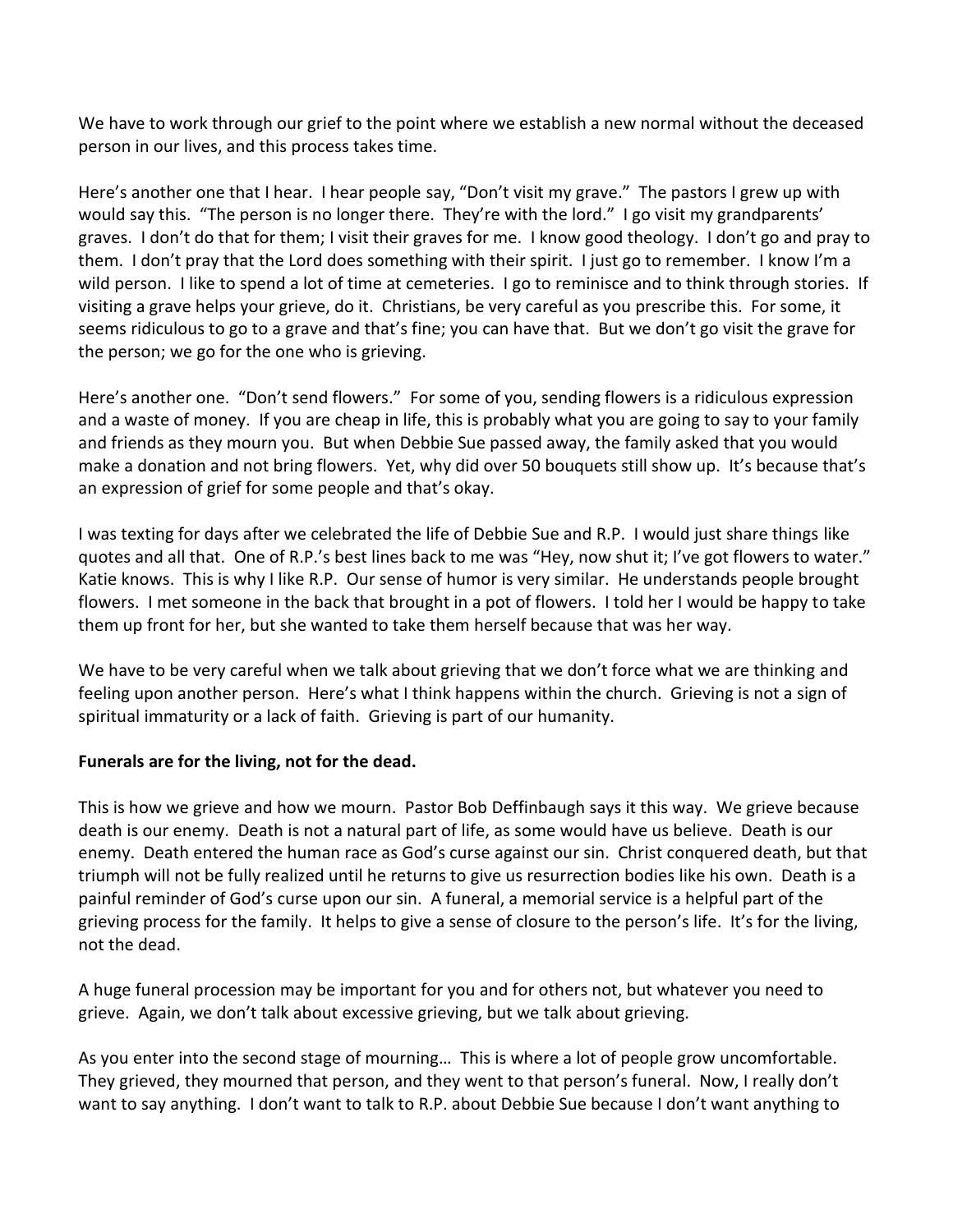come up. I don't want to talk to Norma about Gary. I don't want to talk to Jim about Judi. I want to really careful and sensitive.

A few years ago, I was impacted by a friend of mine in Arkansas who suddenly lost his son. Years ago, his son went from being perfectly healthy to gone in 12 days. Every time you even speak to him of his son, the emotion is still so deep. Here's what he said. I've never forgotten these words when it comes to that second and third stage of grieving. He said, "Please, say my son's name." He would go to church and people wouldn't want to say the name because they didn't want him to cry. He said, "Everywhere I went, when I would go to church especially, I wanted to look at other Christians and say, 'Please, will you call him out by name. I want to hear his name. Tell me a story about something he said or something funny he did. Don't stop saying his name.'"

This is what we call the crucible stage of mourning. This is the stage of mourning that has periodic bouts of depression. For some maybe crying for two to three years after an expected death, let alone a sudden or unexpected loss. Again, as a friend, being there and listening is the most helpful thing you can do. You won't open wounds to mention the person who has died. The grieving person probably feels and needs to talk about their loved one.

The final stage we call the construction stage. This is implied in Chapter 50: 14. Joseph and his brothers return from Egypt where they had left their children and jobs to bury Jacob. In this stage, a person accepts reality and is ready to move on. God has given them a new normal in life. This is all dealing with part of our humanity. So, we can talk more… Amy told me I probably shouldn't do a whole series on death. I had like a 15 part series on death planned out, going through the summer. That would get you excited to come back week after week.

## **Am I ready to die?**

How do I want to die? That's an important question, but here's a bigger question I want you to answer this morning. Are you ready to die? Like Tim Hawkins said, I'm ready to die. Not today; I don't want to go today, but I'm ready.

I haven't asked my mom and dad for permission to share their story, but here we go. There is an argument between the two of them. My mom is ready and she wants no intervention. Right now, she has a "Do Not Resuscitate" bar on her wrist. No, I'm just kidding. But she would wear one. She's very open about this. My mom is very solid in her faith. She knows the Lord. She has family she wants to be with again. I don't know why she wants to leave this family so badly to get to them; I don't know what that says. She is kind of itching to get away from us. Honestly, our fun family is with the Lord.

It's the opposite with my dad. My dad wants to go kicking and screaming. "You do everything possible." I've always struggled with this because I'm their executer and I know what I'm getting after his death, so why would he put me in charge of his death? I've never figured that one out. It'll be bad if right after my parents die, I resign, but it won't have anything to do with the two. My retirement and their death are not connected; I just want you to know that up front.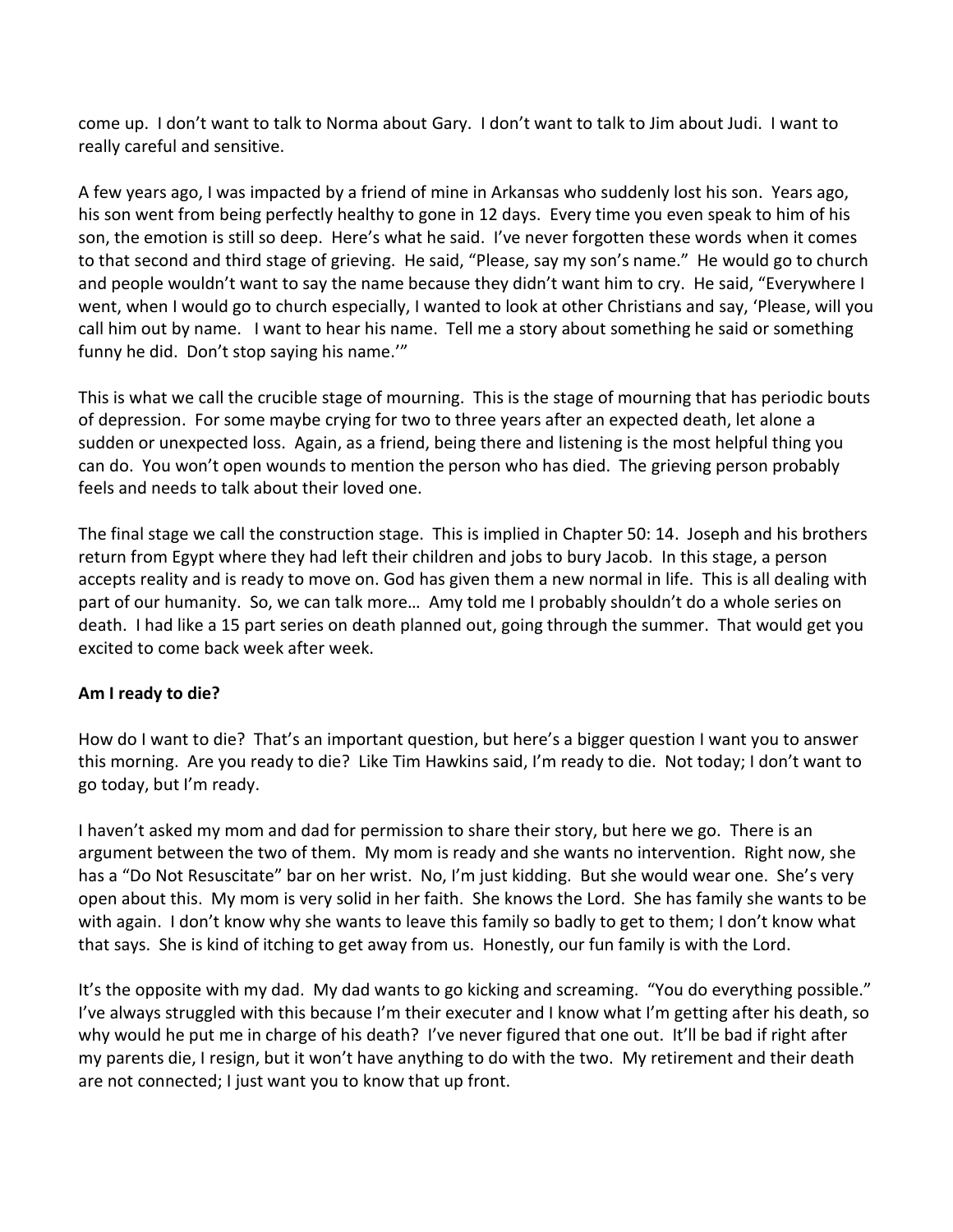The reason our family can talk about this and the reason our family can joke about it is because we know. We are ready. At any moment, Lord. If I can't gather with my family, I'm going to make sure I say it all now in case there is an unexpected death.

In Indiana, there is an old tombstone. I love this picture. You should put this on your screen saver at home. Here's what it reads: *"Pause here stranger as you pass by; as you are now, so once was I. As I am now, so shall you be; prepare for death and follow me."* Isn't that a great tombstone? But what I love even more… This is a true story. Someone inscribed on the top of the tombstone these words*: "To follow you, I'm not content until I know which way you went."* Isn't that good?

The scripture is clear in Hebrews 9: 27. *Just as people are destined to die once, and after that to face judgment…* So my question… Yeah, we talked more this morning about how we want to die and some of the considerations around death and grieving, but we end today with the weightier question. Are you ready to die?

I do a lot of funerals and the funerals that are celebrations of life and the joy… Yes, we're mourning, but as 1 Thessalonians 4 says, we are mourning with hope. And you're here today and your family... You've never placed faith in Jesus; you've never made a decision. We would like a good death scene with you. We would like to grieve your death with hope because right now we would grieve as men grieve without hope. So, my question to you, as we enter into a time of the Lord's Supper, is" "Is today the day you make the decision to know you are ready for death?"

You may say, "I wasn't ready until I walked in here. I wasn't ready until the Lord and I had a conversation. I understand my need for him. I'm confessing my sin before him." I'm going to ask that you bow with me. We are going to enter into a time of taking the Lord's Supper together as we do on the first weekend of each month.

The scripture says we are to examine our hearts. If you have not placed faith in Jesus, we would love you to take the Lord's Supper with us, as we would love you to place faith in Jesus. If you have not placed faith in Jesus, the scripture says not to participate in this part. We would not have you drink judgment on yourself. But maybe this will be the first Lord's Supper that you take because you placed faith in Jesus this morning.

It's just simply praying, acknowledging before the Lord, confessing with your mouth and believing in your heart that Jesus has been raised from the dead. Yes, death is our enemy, but Jesus has conquered death. Because of Jesus, heaven is our home.

In 1 Corinthians 11, Paul says *[23](http://www.studylight.org/desk/?q=1co%2011:23&t1=en_niv&sr=1) For I received from the Lord what I also passed on to you: The Lord Jesus, on the night he was betrayed, took bread, [24](http://www.studylight.org/desk/?q=1co%2011:24&t1=en_niv&sr=1) and when he had given thanks, he broke it and said, "This is my body, which is for you; do this in remembrance of me."*

*[25](http://www.studylight.org/desk/?q=1co%2011:25&t1=en_niv&sr=1) In the same way, after supper he took the cup, saying, "This cup is the new covenant in my blood; do this, whenever you drink it, in remembrance of me." [26](http://www.studylight.org/desk/?q=1co%2011:26&t1=en_niv&sr=1) For whenever you eat this bread and drink this cup, you proclaim the Lord's death until he comes.*